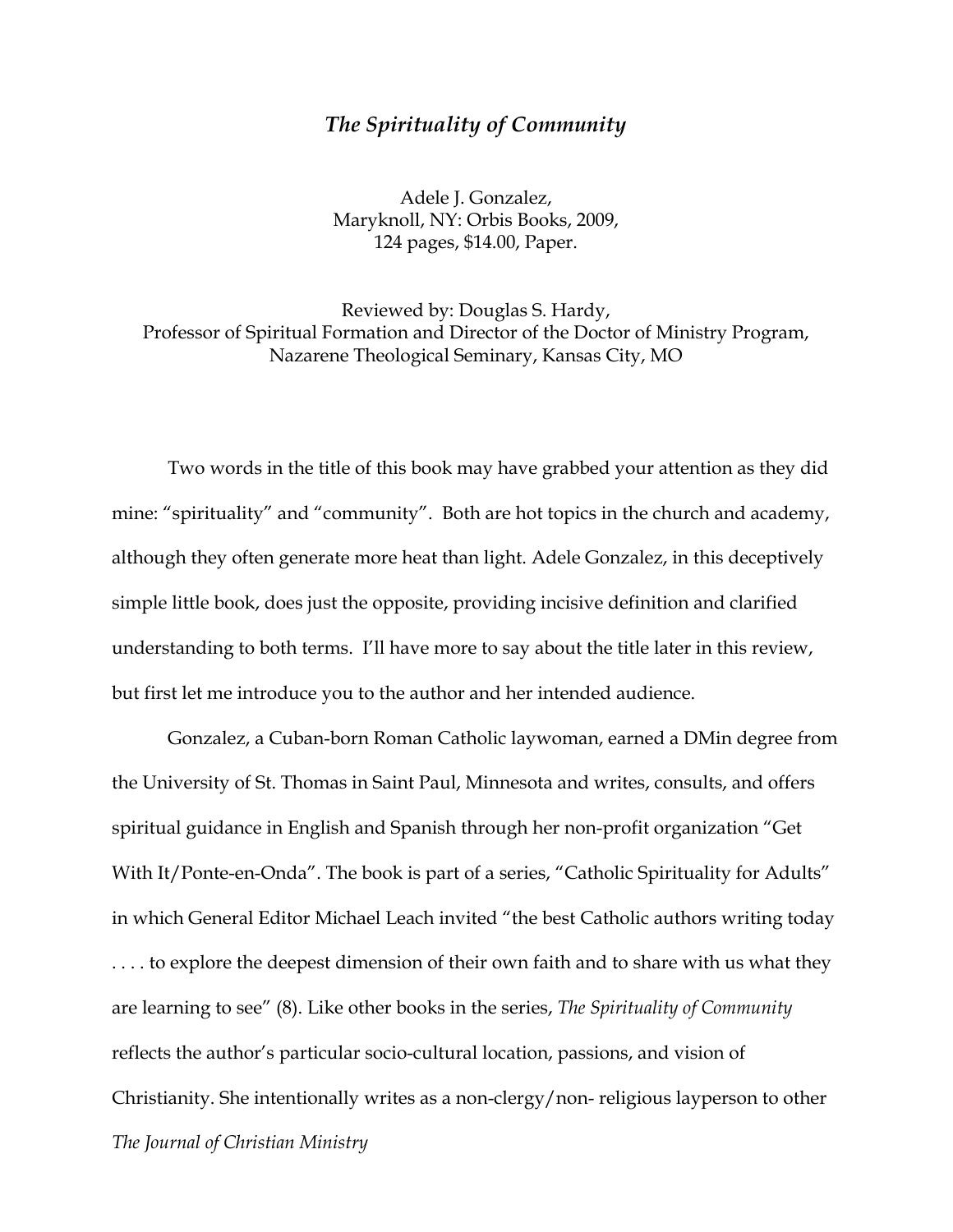ordinary Catholic laypersons "who are totally immersed in the world and who desperately need to find God in the midst of our everyday life" (12-13). Her goal is to help readers recognize and respond to the presence of God in their lives, their churches, and their world.

In the mode of a Christian teacher of adults, Gonzales fills each chapter with clear definitions of key terms, generous quotations from and references to Scripture, and vivid personal illustrations of her main points. In chapter one she posits a Christian spirituality expressed in lived relationships with a transcendent God, oneself (God within), one's neighbor, and all creation. She grounds this theologically in the doctrine of the Incarnation which she explains using both Scripture and references to early church thinkers.

Chapter two fleshes out the author's understanding of relational spirituality through use of three qualifying adjectives: passionate, communal, and contextual. The interweaving of these three themes supports one of her key goals for this book, to help Christian adults in "identifying and naming their own spiritualities" (59) through careful and respectful listening to one another, rather than conforming to one person's passion or to a single cultural experience.

In chapter three which gets to the heart of the book's assignment – a treatment of "Christian Community" – Gonzalez offers this definition: "A Christian community is the web of relationships that provides the sacred, safe space where all members can discover and develop their uniqueness, their giftedness, and their belovedness. It is the locus where God, acting through others, removes the scales from our eyes so that we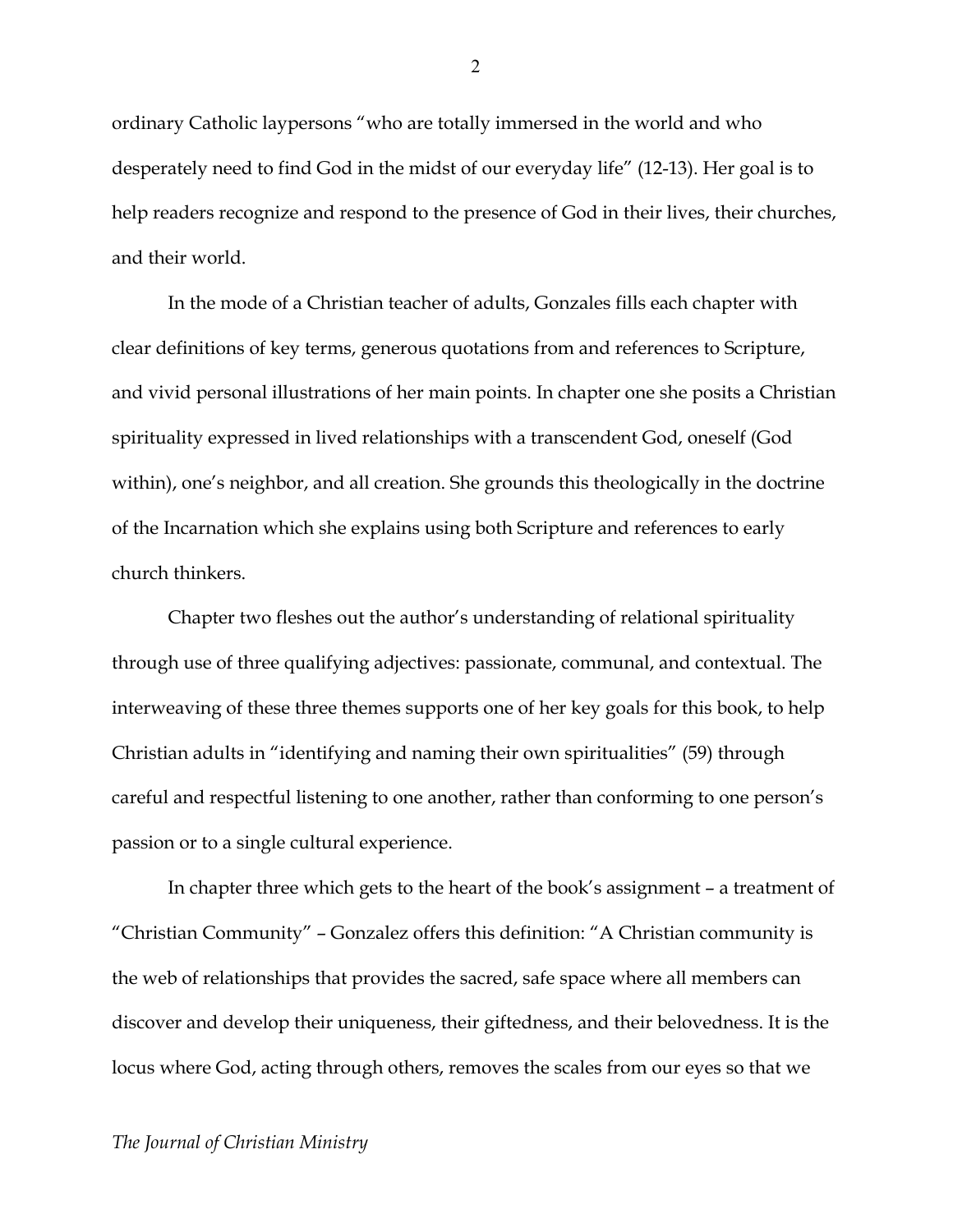can discover God's presence in every aspect and dimension of our lives" (65-66). She then explicates this definition in terms of the historic four activities that constitute the Christian Church: *koinonia*, *kerygma*, *liturgia*, and *diakonia*.

Chapters four and five shift the examination of Christian community from conceptual foundations to the nitty-gritty of human relational systems. Drawing on her expertise and experience in parish work and in leading small Christian communities, the author addresses the challenges of diversity and conflict. She normalizes these challenges, pointing to a theology of hope rooted in the Incarnation and confirmed by the Apostle Paul's teachings on the Body of Christ. Gonzalez includes the dynamics of both individual members and the inter-relationships between members in her analysis, concluding that "if true community life depends on the growth and transformation of relationships, then differences and even conflict have to be an integral part of the journey" (105-106). The author's vision of Christian community is ultimately missional: "Beyond individual transformation and the transformation of relationships lies the promise of the transformation of society" (112). True Christian communities are those who discern practical ways to share the good news of Jesus through service that addresses "the violence, injustice, and greed that control our world today" (113).

How well did the author do with what she set out to do in this book? In my judgment, she was successful on at least two counts. First, Gonzales communicates well, teaching as she writes. For a book addressed to the laity, it appropriately avoids technical jargon while remaining substantively educative. I would recommend it to DMin students as a good example of how to write as an educated person for the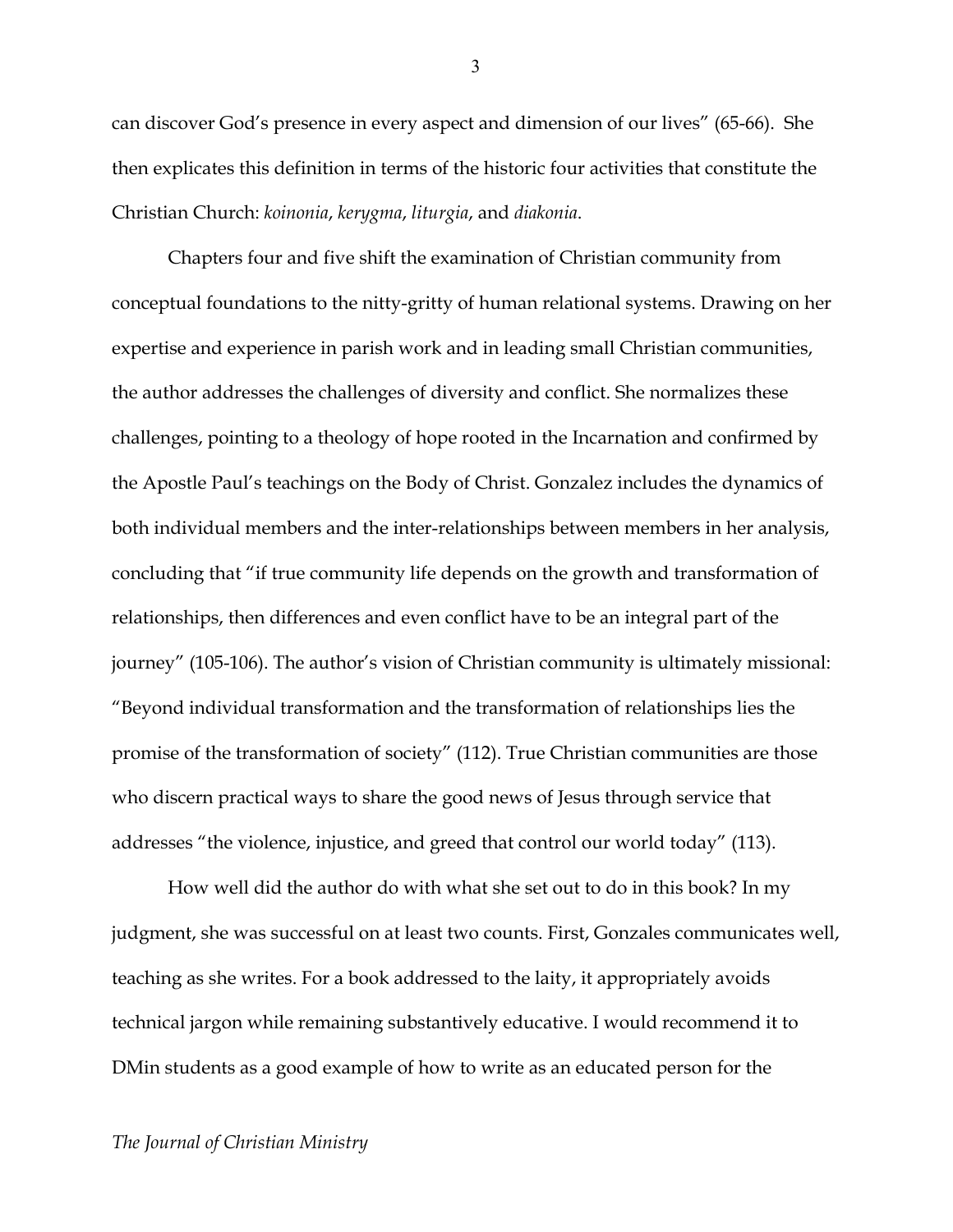Church, making theology accessible. Second, the author clearly and compellingly invites the reader to embrace and partake in a vision of the Christian life that is within reach of any "ordinary" person. No one needs to feel left out of the call to discipleship because no one needs to be excluded from being formed in community. In asserting this, Gonzales challenges churches to, in fact, be communities that do not exclude easier said than done.

This raises a practical question about the scope of this book: are non-Catholics excluded from the benefits of reading it? In light of the up-front, explicit naming of a target Catholic audience, a non-Catholic might need encouragement to read beyond the title. As a non-Catholic reader myself, let me offer some: (1) this primer offers a window into contemporary Catholic theology and church culture; (2) the writing style models good andragogy; (3) most of the teaching can easily be transferred to non-Catholic Christian contexts. Each Christian denomination could benefit from a book (and series) like this; for those who do not already have such a publishing project, *The Spirituality of Community* provides a helpful model.

An examination of the author's sources as they are referenced in-text and in the endnotes reveals a philosophical, conceptual underpinning for the book that is broader than just traditional Roman Catholic dogma. She draws heavily on Catholic Incarnational theology as well as the Johanine corpus of Scripture. Gonzales has been deeply influenced by the Ignatian spiritual tradition through her early exposure to the writings of Jesuit Teilhard de Chardin (the epilogue reveals him as a hero and mentor), training as a spiritual director, and participation in a program of the *Spiritual Exercises*.

4